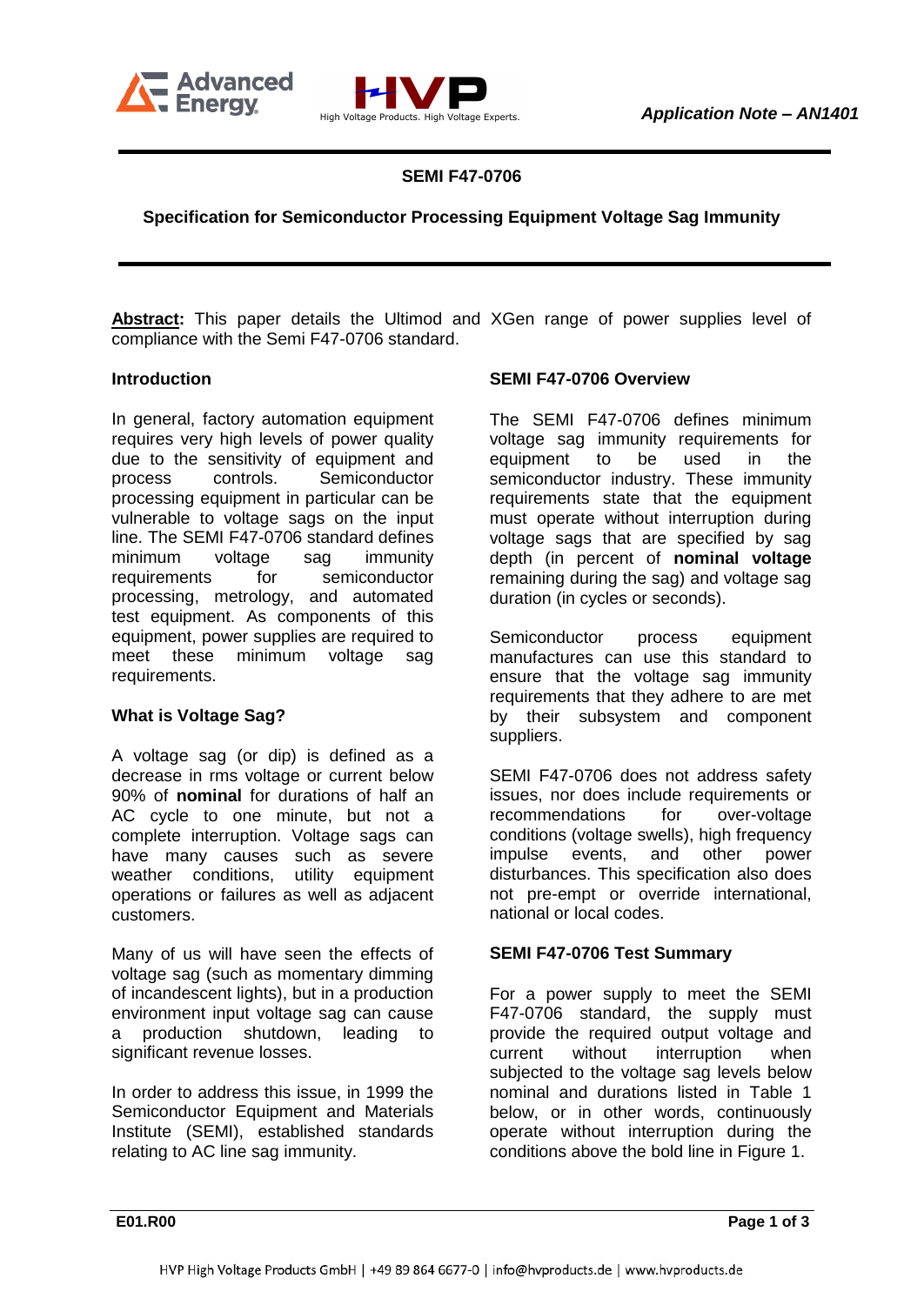



(The power supply should be tested for voltage sag immunity according to the methods set forth in IEC 6100-4-11 for equipment rated at 16 A per phase or less).

| Sag<br>Depth<br><b>Below</b><br><b>Nominal</b> | Duration at 50 Hz |        | Duration at 60 Hz |        |
|------------------------------------------------|-------------------|--------|-------------------|--------|
| 50%                                            | 10 Cycles         | 200 ms | 12 Cycles         | 200 ms |
| 70%                                            | 25 Cycles         | 500 ms | 30 Cycles         | 500 ms |
| 80%                                            | 50 Cycles         | 1.0 s  | 60 Cycles         | 1.0 s  |

**Table 1 Required Voltage Sag Immunity**



## **Figure 1 Required Voltage Sag Immunity**

In addition to the above requirements, the supply is recommended, but not required, to be immune to the voltage sags below nominal detailed in Table 2 below (again the supply should continuously operate without interruption during the conditions above the bold line in Figure 2).

| Sag Depth | Duration at 50 Hz |                  | Duration at 60 Hz |                  |
|-----------|-------------------|------------------|-------------------|------------------|
| 0%        | 1 Cycle           | 20 <sub>ms</sub> | 1 Cycle           | 20 <sub>ms</sub> |
| 80%       | 500 Cycle         | 10.0 s           | 600 Cycles        | 10.0 s           |
| 90%       | Continuous        | Continuous       | Continuous        | Continuous       |

# **Table 2 Recommended Voltage Sag Immunity**



# **Figure 2 Recommended Voltage Sag Immunity**

In the absence of alternative instructions or requirements, the Pass/Fail criteria for **semiconductor processing equipment**  (end application) should be no interrupts (a failure or an unplanned stoppage that requires external intervention). The requirements of the **subsystems and components** can then be specified to meet one of the following:

- a. Performs at full rated operation
- b. May not perform at full rated operation but recovers operation without operator and/or host controller intervention. Must not send error signals to the equipment host controller indicating when full rated operation is not achieved.
- c. May not perform at full rated operation but recovers operation without operator and/or host controller intervention. May send signals to the equipment host controller indicating when full rated operation is not achieved.

The above voltage sag tests should be carried out under load that is representative of the load required by the end application. It is not necessary to test multiple model types if reasonable judgement indicates similar performances under voltage sag conditions.

# **Ultimod F47-0706 Compliance**

Both the Xgen and Ultimod supplies are designed operate as normal (at rated output voltage and current) for an input